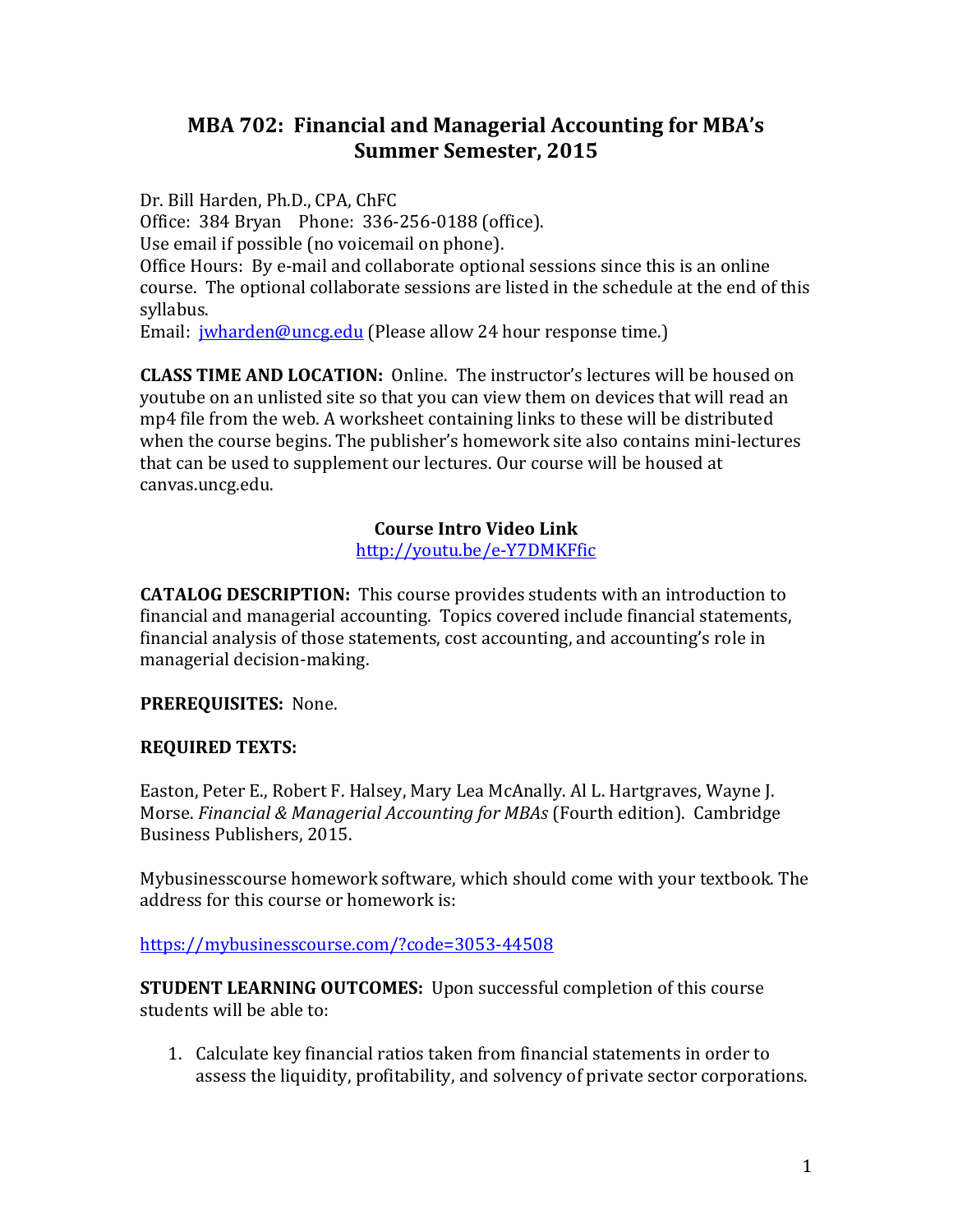- 2. Interpret key financial ratios taken from financial statements in order to assess the liquidity, profitability, and solvency of private sector corporations.
- 3. Explain key terms in accounting vocabulary.
- 4. Interpret accounting information in the context of the regulatory structure in which accounting and auditing operate. This includes a basic understanding of the Financial Accounting Standards Board, the International Accounting Standards Board, the Securities and Exchange Commission, and the Sarbanes-Oxley Act of 2002.
- 5. Explain verbally and in writing the key ways in which financial accounting information is useful in making investment and credit decisions.
- 6. Explain verbally and in writing the basic aspects of accounting's role in corporate governance. These aspects include the provision of audits, the monitoring of performance, the budgetary planning process, and the structure of internal control systems.
- 7. Solve basic problems in costing.

## **TEACHING METHODS AND ASSIGNMENTS FOR ACHIEVING STUDENT LEARNING OUTCOMES:**

This course combines lectures with a variety of tasks that students must perform well. These tasks include computational, conceptual, and case-based homework assignments, examinations, a project involving a company that is publicly traded in which you evaluate the accounting choices and policies of that company and a budgeting project.

For the public company project, your company (you select the company and it cannot be VF or RFMD since we use those in lecture examples) must have inventories. Your evaluation will be based primarily on the information that the company provides in its 10-K report, its annual financial statement filing with the Securities and Exchange Commission. You can learn how to access this filing by reading the tutorial available at http://www.sec.gov/edgar/quickedgar.htm

Assigned homework is to be completed according to the date schedule presented below. There is homework for each of the 14 units listed in this syllabus. Some units may contain information from 2 modules (chapters). All homework must be submitted through the homework software site. Manual homework will not be accepted for grading.

# **EVALUATION AND GRADING:**

The following criteria will apply to the grading of assignments.

A: Work that demonstrates not only a clear understanding of the material under study, but also a superior ability to utilize that material in the assignment. All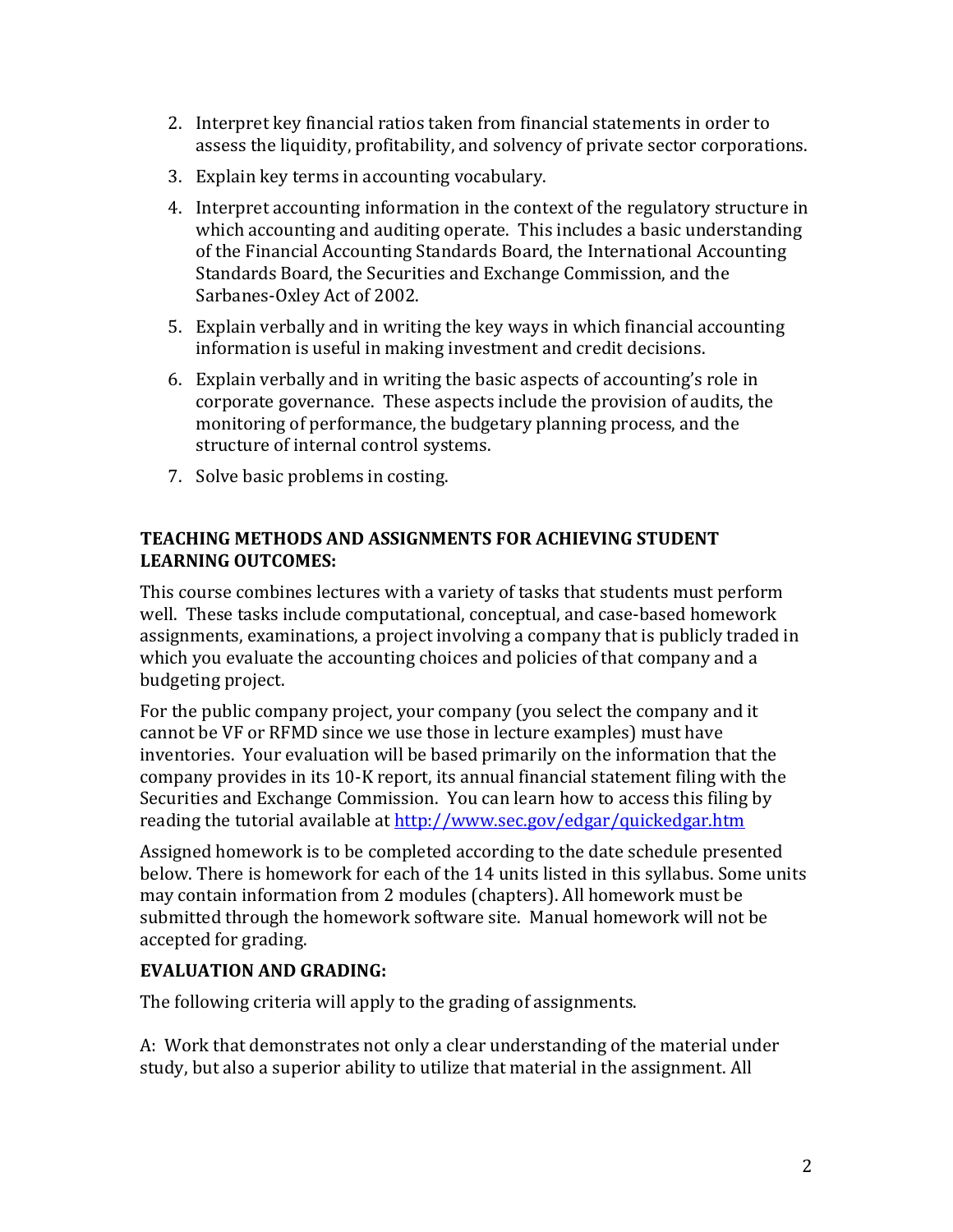criteria are met. The student's work goes beyond the task and contains additional, unexpected or outstanding features.

B: Work that demonstrates a good understanding of the material under study, and utilizes the material well in the assignment. The student meets the assignment criteria, with few errors or omissions.

C: Work that minimally demonstrates a basic or technical understanding of the material under study, and uses some relevant material in the assignment. Work may not address one or more criteria or may not accomplish what was asked.

F: Work that is incomplete, inappropriate and/or shows little or no comprehension of the material under study.

Students who pass this course will have demonstrated to the instructor that they are in a position to both (1) master subsequent coursework in accounting, finance, and other areas which depend upon a basic though solid mastery of skills and concepts which are central to accounting at an introductory level; and, (2) be capable of entering the managerial workforce armed with the skills and understandings of accounting that managerial labor markets would expect of an entry-level holder of a post-baccalaureate degree, diploma, or certificate in a business-related field. The instructor's satisfaction with these competencies will be measured through a mid-term exam and a final exam as well as grading of the assignments indicated previously. These exams and assignments will include quantitative measurement of student performance in computational, short-answer, and essay tasks. The type of task will be matched to the specifics of each learning objective. For example, financial ratios demand computational assessment, vocabulary mastery demands short-answer assessment, and institutional and conceptual issues lend themselves to essay-based assessment.

Grades will be assigned according to the following scale:

93-100% yields an A in the course;

90-92.99% yields an A- in the course;

87-89.99% yields a B+ in the course;

83-86.99% yields a B in the course;

80-82.99% yields a B- in the course;

70-79.99% yields a C in the course; and,

69.99% or less yields an F in the course. (Note that no grades of D are given in graduate classes).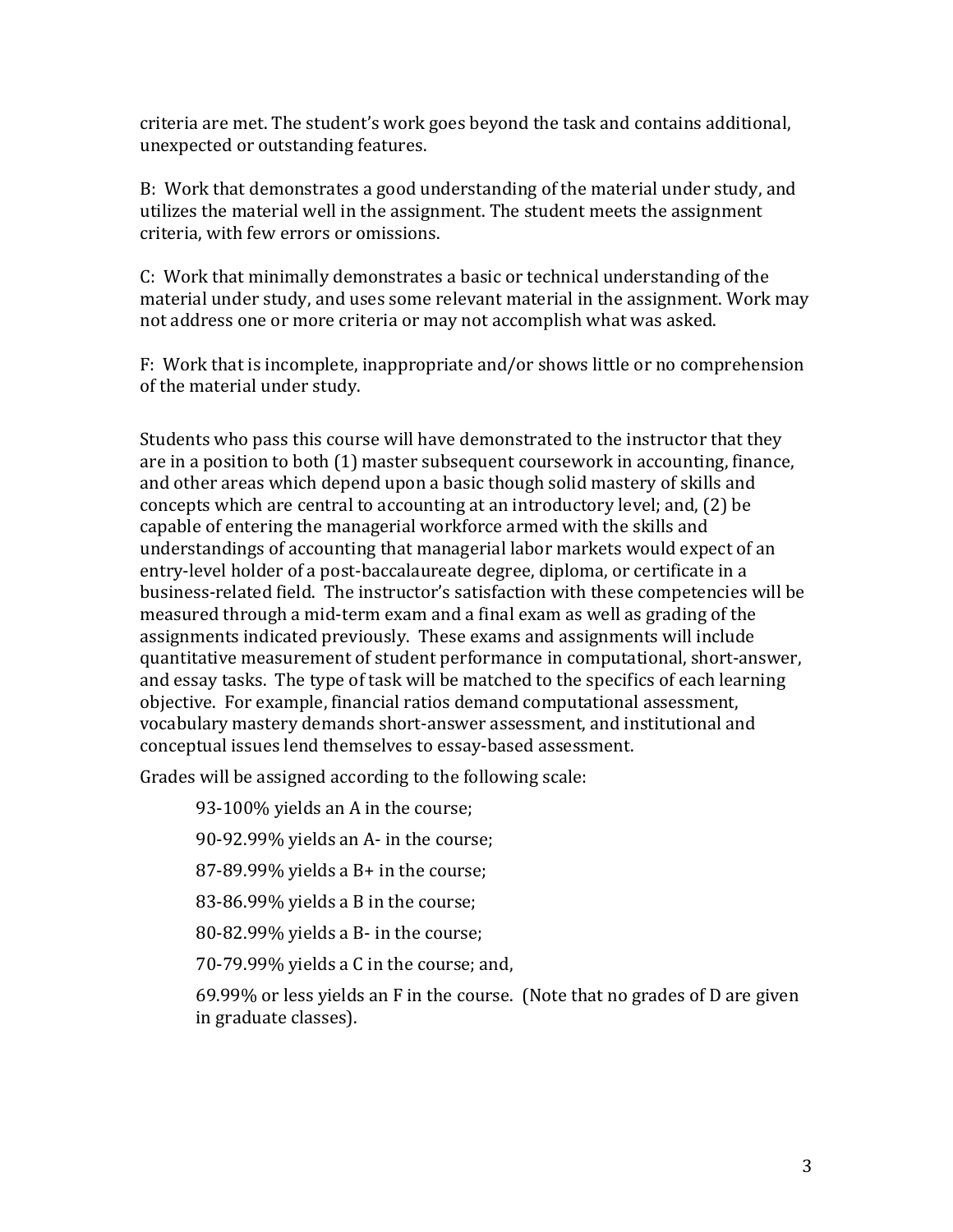The final course grades indicated above will be calculated as follows:

| Mid-term exam             | 30% of final grade |
|---------------------------|--------------------|
| Final exam                | 30% of final grade |
| Public company assignment | 10% of final grade |
| <b>Budgeting project</b>  | 10% of final grade |
| Homework                  | 20% of final grade |

**ATTENDANCE POLICY**: Since this is an online course, attendance will not be taken. The online sessions will be strictly voluntary. No late work will be accepted.

**EXAMINATIONs**: The examinations will be given within a time window online for objective parts and essay components which are not within the testing system will be submitted by email within a given time window. More details will be provided during the first week of the course.

**ADDITIONAL REQUIREMENTS**: All assignments are due at the time noted in the assignment. No extra credit assignments are given. Since this is an online course, inclement weather should not be an issue, however in any case in which it might apply, we will follow the university's decision on whether or not class is to be cancelled. Information relevant to such decisions is available at [www.uncg.edu.](http://www.uncg.edu/)

**ACADEMIC INTEGRITY POLICY**: Students are responsible for becoming familiar with the Academic Integrity Policy in all its aspects and for indicating their knowledge and acceptance of the Policy by signing the Academic Integrity pledge on all major work submitted for the course. Specific information on the Academic Integrity Policy may be found on the UNCG web site at [http://sa.uncg.edu/handbook/academic-integrity-policy](http://sa.uncg.edu/handbook/academic-integrity-polic). You are responsible for knowing what plagiarism is and avoiding it. I take this very seriously.

Please refer to the faculty and student guidelines for general expectations for this class: [http://bae.uncg.edu/assets/faculty\\_student\\_guidelines.pdf](http://bae.uncg.edu/assets/faculty_student_guidelines.pdf)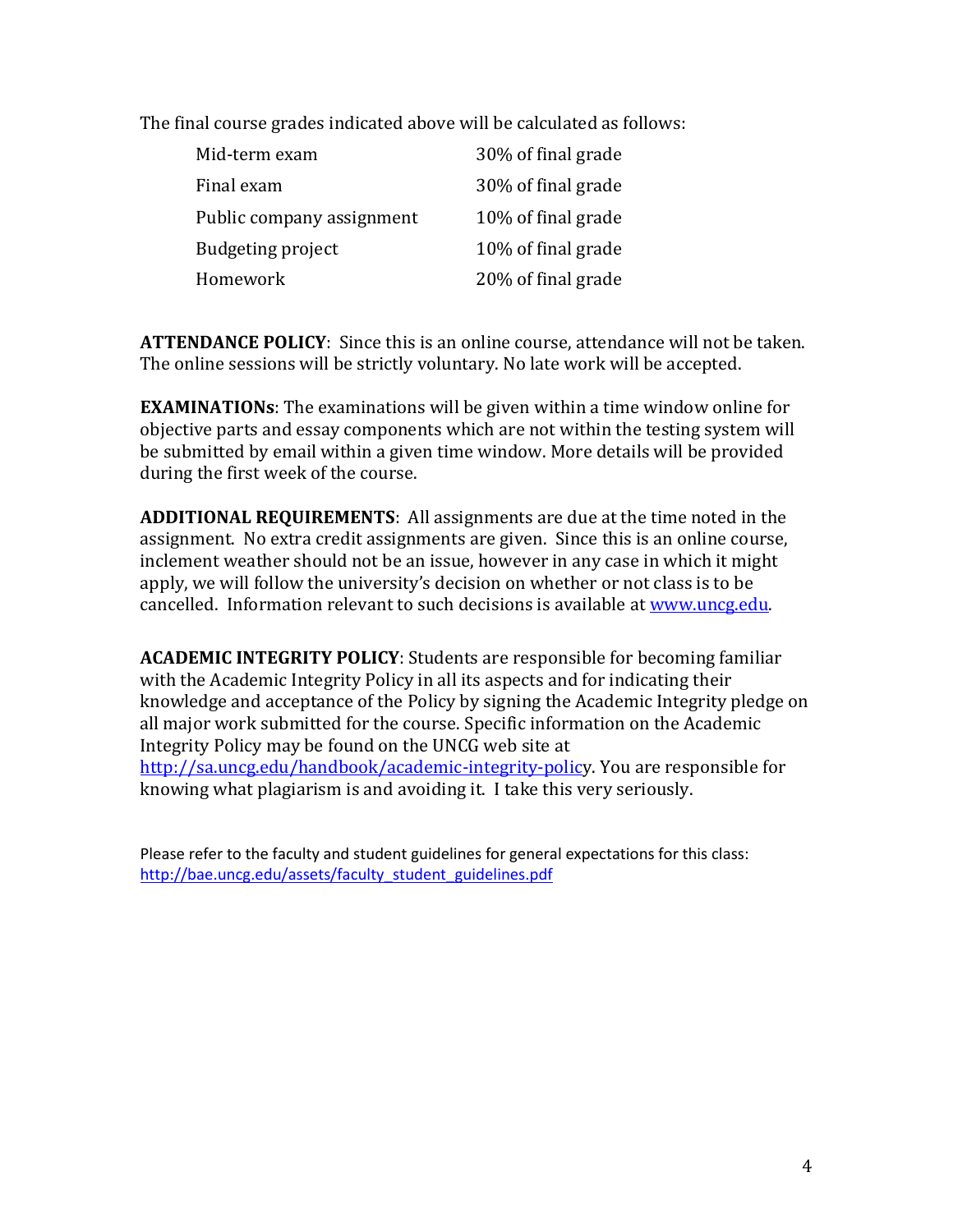# **COURSE OUTLINE AND ASSIGNMENTS**

Please note the homework assigned may appear in a different order in the homework software for that unit, but the assigned homework items in total for a unit are the same online as they appear below.

| Unit           | Topic                                                                  | Homework        | Due Date |
|----------------|------------------------------------------------------------------------|-----------------|----------|
|                | May 11 Optional Collaborate Session 7 - 8 p.m. - Wed.                  |                 |          |
| $\mathbf{1}$   | Intro to Accounting for MBAs (Textbook Modules (Chapters) 1 and 13)    | M1.21, M1.24,   | May 13   |
|                | <b>Basics of Financial Reports</b>                                     | E1.28, P1.36,   |          |
|                | Intro to Balance Sheet                                                 | P1.40, P1.44,   |          |
|                | Income Statement and Statement of Equity                               | P1.47, M13.13,  |          |
|                | <b>Statement of Cash Flows</b>                                         | M13.14, M13.18, |          |
|                | Return on Assets                                                       | E13.25          |          |
|                | Oversight of Accounting and Audits                                     |                 |          |
|                | Basics of Managerial Accounting and Importance of Planning and Control |                 |          |
| 2              | <b>Introduction to Transaction Analysis (Textbook Module 2)</b>        | M2.20, M2.23,   | May 16   |
|                | <b>Balance Sheet: Current Assets and Liabilities</b>                   | E2.27, E2.31,   |          |
|                | Balance Sheet: Long-term Assets, Debt and Equity                       | E2.33, P2.38,   |          |
|                | Income Statement: Revenue Recognition and transitory Items             | P2.40, P2.47    |          |
|                | <b>Cash Flows Statement Detail</b>                                     |                 |          |
|                | Financial Statement Articulation - Review Real Statements              |                 |          |
|                | <b>Transaction Analysis</b>                                            |                 |          |
| 3              | <b>Constructing Financial Statements (Textbook Module 3)</b>           | M3.12, M3.13,   | May 18   |
|                | <b>Accounting for Transactions Part 1</b>                              | M3.18. E3.26,   |          |
|                | <b>Accounting for Transactions Part 2</b>                              | E3.36, E3.38,   |          |
|                | <b>Accounting Adjustments</b>                                          | P3.45           |          |
|                | Trial Balance and Statement Preparation                                |                 |          |
|                | The Closing Process                                                    |                 |          |
|                | May 18 Optional Collaborate Session 7 - 8 p.m. - Wed.                  |                 |          |
| $\overline{4}$ | Interpreting and Analyzing Financial Statements (Textbook Module 4)    | E4.26, P4.39,   | May 20   |
|                | <b>Return Measures: ROE</b>                                            | P4.40, P4.41,   |          |
|                | ROA: Profit Margin and Asset Turn                                      | P4.47           |          |
|                | Liquidity                                                              |                 |          |
|                | Solvency                                                               |                 |          |
| 5              | <b>Operating Income (Textbook Module 5)</b>                            | M5.17, E5.25,   | May 23   |
|                | <b>Revenue Recognition</b>                                             | E5.26, E5.30,   |          |
|                | Percentage of Completion & Deferred Revenue                            | P5.36, P5.39,   |          |
|                | <b>Research and Development</b>                                        | P5.42           |          |
|                | Restructuring Incentives                                               |                 |          |
|                | <b>Taxes and Currency Translation</b>                                  |                 |          |
|                | Below the Line Items and EPS                                           |                 |          |
| 6              | <b>Operating Assets (Textbook Module 6)</b>                            | E6.22, E6.24,   | May 25   |
|                | Receivables                                                            | E6.27, E6.28,   |          |
|                | Inventory                                                              | E6.31, P6.39,   |          |
|                | <b>Fixed Assets and Depreciation</b>                                   | P6.43           |          |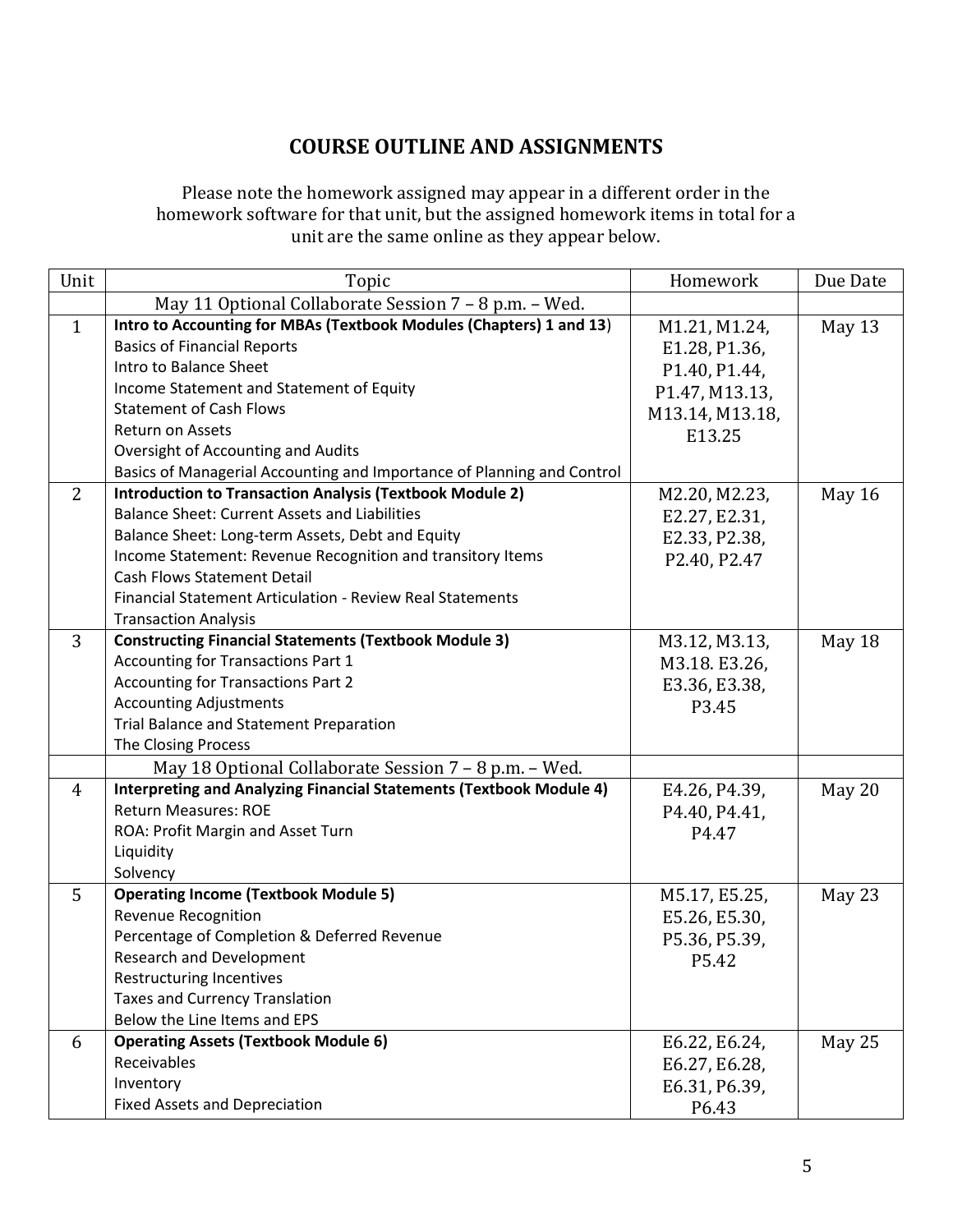|                | <b>Receivables Turn and Other Ratios</b>                            |                  |         |
|----------------|---------------------------------------------------------------------|------------------|---------|
| $\overline{7}$ | <b>Nonowner Financing (Textbook Module 7)</b>                       | M7.17, E7.23,    | May 27  |
|                | <b>Current Liabilities</b>                                          | E7.24, E7.26,    |         |
|                | Long-term Liabilities                                               | E7.30, E7.33,    |         |
|                | Credit ratings/Cost of Debt                                         | E7.35            |         |
|                | Time Value of Money                                                 |                  |         |
| 8              | <b>Owner Financing (Textbook Module 8)</b>                          | M8.24, E8.36,    | May 30  |
|                | <b>Contributed Capital and Stock</b>                                | E8.38, E8.43,    |         |
|                | <b>Stock Based Compensation</b>                                     | P8.50, P8.56     |         |
|                | <b>Earned Capital and Dividends</b>                                 |                  |         |
|                | Other Comprehensive Income                                          |                  |         |
|                | Non-controlling Interest                                            |                  |         |
| Proj           | <b>Public Company Project</b>                                       | Project          | May 31  |
|                | May 31 Optional Collaborate Session 7 - 8 p.m. - Tues.              |                  |         |
| Mid            | <b>Mid-term Exam</b>                                                | <b>Review HW</b> | June 1  |
| 9              | <b>Cost Behavior (Textbook Module 14)</b>                           | M14.11, E14.15,  | June 3  |
|                | <b>Basics of Cost Behavior</b>                                      | E14.16. E14.18,  |         |
|                | <b>Committed versus Discretionary Costs</b>                         | E14.22, P14.26,  |         |
|                | <b>Cost Estimation</b>                                              | P14.27           |         |
|                | Intro to Cost Drivers                                               |                  |         |
| 10             | <b>Cost-voume-profit Analysis (Textbook Module 15)</b>              | M15.11, M15.16,  | June 6  |
|                | Assumptions of CVP                                                  | E15.19, E15.21,  |         |
|                | Contribution Income Statement and Break-Even                        | E15.24, E15.27,  |         |
|                | <b>Multiple Product Analysis</b>                                    | P15.31           |         |
|                | <b>Impact of Operating Leverage</b>                                 |                  |         |
| 11             | <b>Costs for Decision Making (Textbook Module 16)</b>               | M16.16, M16.17,  | June 8  |
|                | <b>Relevant Costs</b>                                               | M16.18, E16.21,  |         |
|                | <b>Special Orders</b>                                               | E16.22, E16.24,  |         |
|                | Make or Buy Decisions                                               | E16.25           |         |
|                | <b>Production Constraints</b>                                       |                  |         |
| 12             | Product Costing and ABC (Textbook Modules 17 and 18)                | M17.15, M17.18,  | June 10 |
|                | <b>Product and Inventory Costing</b>                                | E17.21, E17.31,  |         |
|                | Overhead Rates and Job Costing                                      | P17.38, P17.42,  |         |
|                | <b>Process Costing</b>                                              | M18.15, M18.17,  |         |
|                | Absorption versus Variable Costing and Incentive to Over Produce    | M18.18, E18.22   |         |
|                | Activity based costing                                              |                  |         |
| 13             | <b>Operation Budgeting and Profit Planning (Textbook Module 21)</b> | M21.19, M21.20,  | June 13 |
|                | Overview of Budgeting                                               | M21.21, E21.29,  |         |
|                | <b>Master and Operating Budgets</b>                                 | E21.31, P21.39,  |         |
|                | Cash Budget versus Budgeted Financial Statements                    | P21.40           |         |
|                | <b>Budgets and Behavioral Effects</b>                               |                  |         |